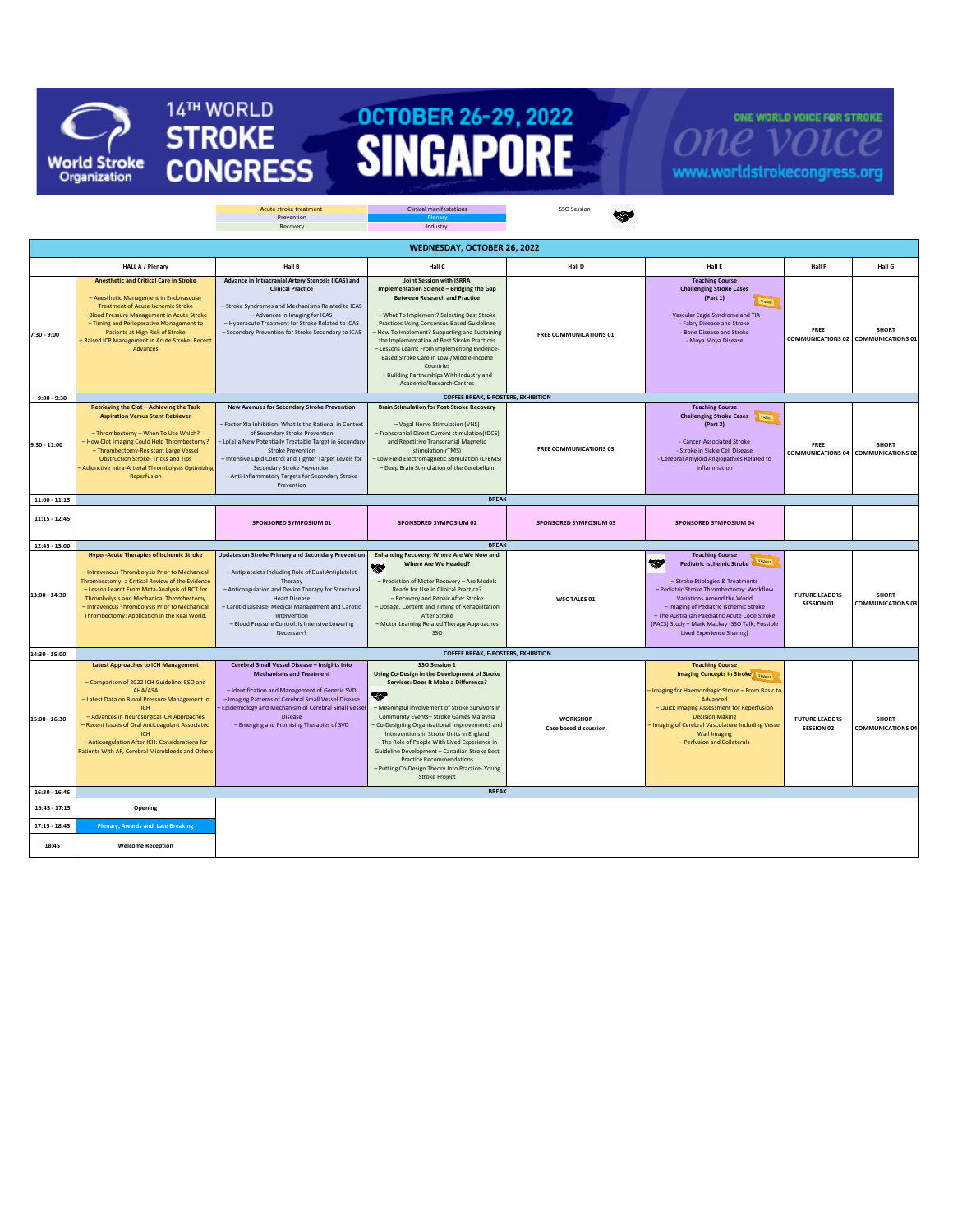| THURSDAY, OCTOBER 27, 2022     |                                                                                                                                                                                                                                                                                                                                                                                                                                                                          |                                                                                                                                                                                                                                                                                                           |                                                                                                                                                                                                                                                                                                 |                                                                                                                                                                                                                                                                                                                                                                                                                                                                             |                                                                                                                                                                                                                                                                                             |                                             |              |  |  |
|--------------------------------|--------------------------------------------------------------------------------------------------------------------------------------------------------------------------------------------------------------------------------------------------------------------------------------------------------------------------------------------------------------------------------------------------------------------------------------------------------------------------|-----------------------------------------------------------------------------------------------------------------------------------------------------------------------------------------------------------------------------------------------------------------------------------------------------------|-------------------------------------------------------------------------------------------------------------------------------------------------------------------------------------------------------------------------------------------------------------------------------------------------|-----------------------------------------------------------------------------------------------------------------------------------------------------------------------------------------------------------------------------------------------------------------------------------------------------------------------------------------------------------------------------------------------------------------------------------------------------------------------------|---------------------------------------------------------------------------------------------------------------------------------------------------------------------------------------------------------------------------------------------------------------------------------------------|---------------------------------------------|--------------|--|--|
|                                | <b>HALL A / Plenary</b>                                                                                                                                                                                                                                                                                                                                                                                                                                                  | Hall B                                                                                                                                                                                                                                                                                                    | Hall C                                                                                                                                                                                                                                                                                          | Hall D                                                                                                                                                                                                                                                                                                                                                                                                                                                                      | Hall E                                                                                                                                                                                                                                                                                      | Hall F                                      | Hall G       |  |  |
| $7:30 - 9:00$                  | <b>Challenges and Future Directions for Pre-Hospital</b><br><b>Stroke Care</b><br>Current Status and Barriers to Pre-Hospital Stroke<br>Care in Metropolitan Regions<br>Developments in Lightweight Imaging and Digital<br><b>Technology for Rural and Remote Locations</b><br>- What Is New in the Prehospital Stroke Care?<br>- Problems and Solutions Delivering Prehospital<br><b>Stroke Care in India</b><br>- How To Improve Stroke Prehospital Care in<br>Africa? | <b>Sugars and Stroke</b><br>Diabetes as a Risk Factor of Stroke - Epidemiology and<br>Global Burden<br>- Diabetes Control as Part of Primary and Secondary<br>Stroke Prevention<br>- Role of GLP1 Agonists in Stroke Risk Reduction<br>- Glycemic Control in the Hyperacute Stroke Period<br>-SHINE Trial | <b>Disparities in Stroke Epidemiology and Care</b><br>- Stroke in Women: What We All Should Know in<br>2022<br>- Racial and Ethnic Disparities in Stroke: Novel<br>Insights<br>- Digital Health Innovations To Reduce Inequities in<br>Stroke<br>- Impact of Country and Region Economic Status | <b>FREE COMMUNICATIONS 05</b>                                                                                                                                                                                                                                                                                                                                                                                                                                               | <b>Teaching Course</b><br><b>Ticket</b><br><b>Post Stroke Complications</b><br>(Part 1)<br>- Seizures and Epilepsy<br>- Post Stroke Pain and Spasticity- When To Suspec<br>and Treatment Modalities<br>- Neuropsychiatric Complications of Stroke                                           | FREE<br>COMMUNICATIONS 06 COMMUNICATIONS 05 | <b>SHORT</b> |  |  |
| $9:00 - 9:30$                  |                                                                                                                                                                                                                                                                                                                                                                                                                                                                          |                                                                                                                                                                                                                                                                                                           | <b>COFFEE BREAK, E-POSTERS, EXHIBITION</b>                                                                                                                                                                                                                                                      |                                                                                                                                                                                                                                                                                                                                                                                                                                                                             |                                                                                                                                                                                                                                                                                             |                                             |              |  |  |
| $9:30 - 11:00$                 | <b>Hyperacute Reperfusion in the Late Window</b><br>What Do We Know From RCTs for EVT in the LATE<br>Time Window?<br>What Do We Know From RCTs for IVT in the LATE<br>Time Window?<br>Imaging for the Selection of Acute Treatment in<br>the LATE Time Window<br>- Treatment of Basilar Artery Thrombosis in the<br><b>Late Window</b>                                                                                                                                   | Debate 4<br>a) A Single Covert Brain Infarction - An Incidental<br>Finding or Opportunity for Prevention?<br>b) Should Double Antiplatelet Be Given Routine for a<br>Short Period for All Non-AF Ischemic Stroke Patients<br>(DAPT)?                                                                      | Care of Stroke Across the Various Age Groups<br>- Perinatal Stroke - an Update<br>- Childhood Risk Factors Drive Stroke and CVD Risk<br>in Adulthood<br>- Stroke Aetiologies in Young Adults<br>- How Stroke Treatment Should or Should Not<br>Differ in the Very Elderly                       | <b>FREE COMMUNICATIONS 07</b>                                                                                                                                                                                                                                                                                                                                                                                                                                               | <b>Teaching Course</b><br><b>Ticket</b><br>≪<br><b>Post Stroke Complications</b><br>(Part 2)<br>- Issues With Sexuality and Intimacy<br>- Fatigue<br>- Movement Disorders<br>- Long Term Emotional Well-Being (SSO)                                                                         | FRFF<br>COMMUNICATIONS 08 COMMUNICATIONS 06 | <b>SHORT</b> |  |  |
| $11:00 - 11:15$                |                                                                                                                                                                                                                                                                                                                                                                                                                                                                          |                                                                                                                                                                                                                                                                                                           | <b>BREAK</b>                                                                                                                                                                                                                                                                                    |                                                                                                                                                                                                                                                                                                                                                                                                                                                                             |                                                                                                                                                                                                                                                                                             |                                             |              |  |  |
| $11:15 - 12:45$                |                                                                                                                                                                                                                                                                                                                                                                                                                                                                          | SPONSORED SYMPOSIUM 05                                                                                                                                                                                                                                                                                    | SPONSORED SYMPOSIUM 06                                                                                                                                                                                                                                                                          | SPONSORED SYMPOSIUM 07                                                                                                                                                                                                                                                                                                                                                                                                                                                      | <b>SPONSORED SYMPOSIUM 08</b>                                                                                                                                                                                                                                                               |                                             |              |  |  |
| 12:45 - 13:00                  |                                                                                                                                                                                                                                                                                                                                                                                                                                                                          |                                                                                                                                                                                                                                                                                                           | <b>BREAK</b>                                                                                                                                                                                                                                                                                    |                                                                                                                                                                                                                                                                                                                                                                                                                                                                             |                                                                                                                                                                                                                                                                                             |                                             |              |  |  |
| 13:00 - 15:00<br>15:00 - 15:30 | <b>Presidents symposium</b><br><b>WSO PRESIDENTS &amp; BARBRO B. J. AWARDS</b><br><b>WSO-ANGELS CEREMONY - TBC</b>                                                                                                                                                                                                                                                                                                                                                       | <b>COFFEE BREAK, E-POSTERS, EXHIBITION</b>                                                                                                                                                                                                                                                                |                                                                                                                                                                                                                                                                                                 |                                                                                                                                                                                                                                                                                                                                                                                                                                                                             |                                                                                                                                                                                                                                                                                             |                                             |              |  |  |
|                                | Stroke in the COVID-19 Pandemic                                                                                                                                                                                                                                                                                                                                                                                                                                          | Debate 5                                                                                                                                                                                                                                                                                                  |                                                                                                                                                                                                                                                                                                 |                                                                                                                                                                                                                                                                                                                                                                                                                                                                             |                                                                                                                                                                                                                                                                                             |                                             |              |  |  |
|                                |                                                                                                                                                                                                                                                                                                                                                                                                                                                                          |                                                                                                                                                                                                                                                                                                           |                                                                                                                                                                                                                                                                                                 |                                                                                                                                                                                                                                                                                                                                                                                                                                                                             |                                                                                                                                                                                                                                                                                             |                                             |              |  |  |
| 15:30 - 17:00                  | - Pathophysiology and Outcomes of Stroke<br>Associated With COVID-19 Infection<br>- Impact of COVID-19 on Stroke Care- Early<br>Experience From the Breakout in Wuhan<br>Hyperacute Recanalization Stroke Treatments in<br><b>COVID-19 Patients</b><br>Stroke Rehabilitation in a Pandemic - Limitations<br>and Opportunities                                                                                                                                            | A) Which Is the Better Strategy for Primary and<br>Secondary Stroke Prevention- Tailored to the Individual<br>or Use of Polypill Concept?<br>B) Is Medical Treatment Enough for Patients With<br>Asymptomatic Severe Cervical Carotid Stenosis?                                                           | <b>Young Stroke</b>                                                                                                                                                                                                                                                                             | <b>Current Status and Plans To Improve Stroke Care</b><br>in Southeast Asia- Developing a Legacy Following<br><b>WSC 2022</b><br>- Stroke Epidemiology & Working Towards a<br>Common Data Repository<br>- Acute Stroke Services and Opportunities To<br><b>Improve Care</b><br>- Stroke Nursing Across the Region and Potential<br>Collaborations<br>- Stroke Recovery and Advocacy- Gaps and<br>Opportunities<br>Developing a Roadmap for Stroke Care Across the<br>Region | <b>Teaching Course</b><br>Rare Genetic Causes of Stroke When To Search<br>for Them<br>Tiessa<br>- Genetic Risk Factors for Ischemic and<br><b>Hemorrhagic Stroke</b><br>- Genetics of Aneurysms and SAH<br>- Monogenic Cerebral Small-Vessel Diseases<br>- Mitochondrial Disease and Stroke | FRFF<br>COMMUNICATIONS 09 COMMUNICATIONS 07 | <b>SHORT</b> |  |  |
| $17:00 - 17:15$                | Debate 1                                                                                                                                                                                                                                                                                                                                                                                                                                                                 | Joint Session With World Hypertension League (WHL)                                                                                                                                                                                                                                                        | <b>BREAK</b>                                                                                                                                                                                                                                                                                    |                                                                                                                                                                                                                                                                                                                                                                                                                                                                             | <b>Teaching Course</b>                                                                                                                                                                                                                                                                      |                                             |              |  |  |